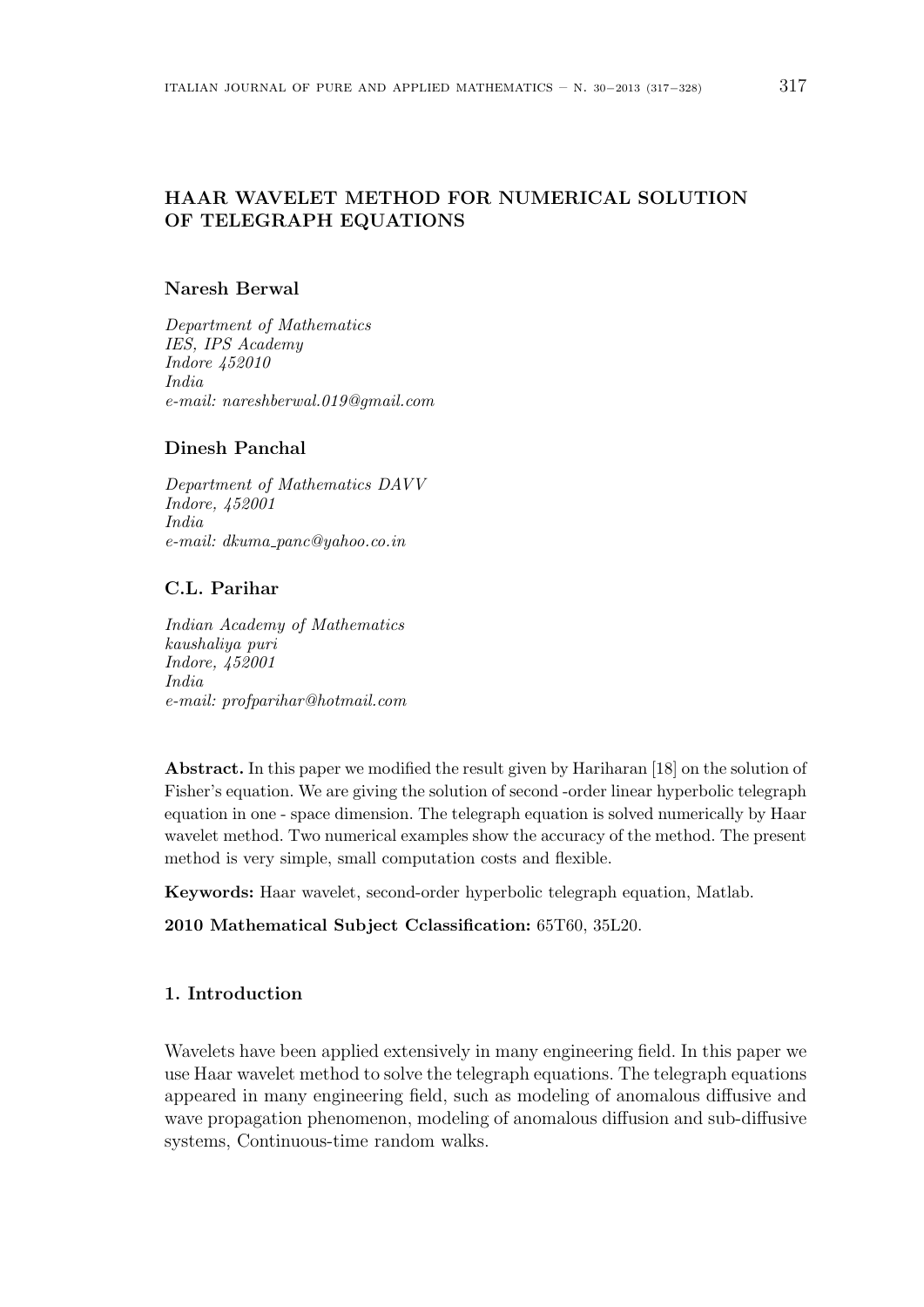In this paper we use second-order linear hyperbolic telegraph equation in one-space dimension, given by

(1.1) 
$$
\frac{\delta^2 u}{\delta t^2} + 2\alpha \frac{\delta u}{\delta t} + \beta^2 u = \frac{\delta^2 u}{\delta x^2} + f(x, t), \ a \le x \le b, \ t \ge 0.
$$

subject to the initial conditions

$$
u(x, 0) = f(x) \quad a \le x \le b,
$$
  

$$
\dot{u}(x, 0) = f_1(x) \quad a \le x \le b
$$

and the Dirichlet boundary conditions

$$
U(a,t) = g_0(t), \ U(b,t) = g_1(t), \ t \ge 0,
$$

where  $\alpha$  and  $\beta$  are known constant coefficients, for  $\alpha > 0$ ,  $\beta = 0$  equation (1.1) represents a damped wave equation and for  $\alpha > \beta > 0$ , it is called telegraph equation. We assume that  $f(x)$ ,  $f_1(x)$  and their derivatives are continuous functions of x, and  $g_0(t)$ ,  $g_1(t)$  and their derivatives are continuous function of t. both the electric voltage and the current in a double conductor satisfy the telegraph equation, where *x* is distance and *t* is time.

The hyperbolic partial differential equations model the vibrations of structures (e.g., buildings, beam and machines) and are basis for fundamental equations of atomic physics. Equations of the form equation  $(1.1)$  arise in the study of propagation of electrical signals in a cable of transmission line and wave phenomena. Interaction between convection and diffusion or reciprocal action of reaction and diffusion describes a number of nonlinear phenomena in physical, chemical and biological process [8], [9], [15], [18]. In fact the telegraph equation is more suitable than ordinary diffusion equation in modeling reaction diffusion for such branches of sciences. For example biologists encounter these equation in the study of pulsate blood flow in arteries and in one-dimensional random motion of bugs along a hedge [16]. Also the propagation of acoustic waves in Darcy-type porous media [17], and parallel floes of viscous Maxwell fluids [1] are just some of the phenomena governed [3], [10] by equation  $(1.1)$ .

Haar wavelet are makeup of pairs of piecewise constant functions and mathematically the simplest orthonormal wavelets with a constant support. Due to the mathematical simplicity the Haar wavelet method has turned out to be an effective tool for solving differential and integral equations. Lipik [11]-[14] use Haar wavelet to solve differential and integral equations. Fasal-I Hak, Imram Aziz and Siraj-ul-islam [4] have used Haar wavelet numerical method for eight-order boundary value problem. Hariharan, Kannan and Sharma [5], [6] present a method for solving Fisher's and Fitzhugh - Nagmo equations.

In this paper we modified the result given by Hariharan [5[, [6] on the solution of Fisher's equation. This method consists of reducing the problem to a set of algebraic equations by first expanding the terms, which has maximum derivative, given in the equation as Haar functions with unknown coefficients. The operational matrix of integration and product operational matrix are utilized to evaluate the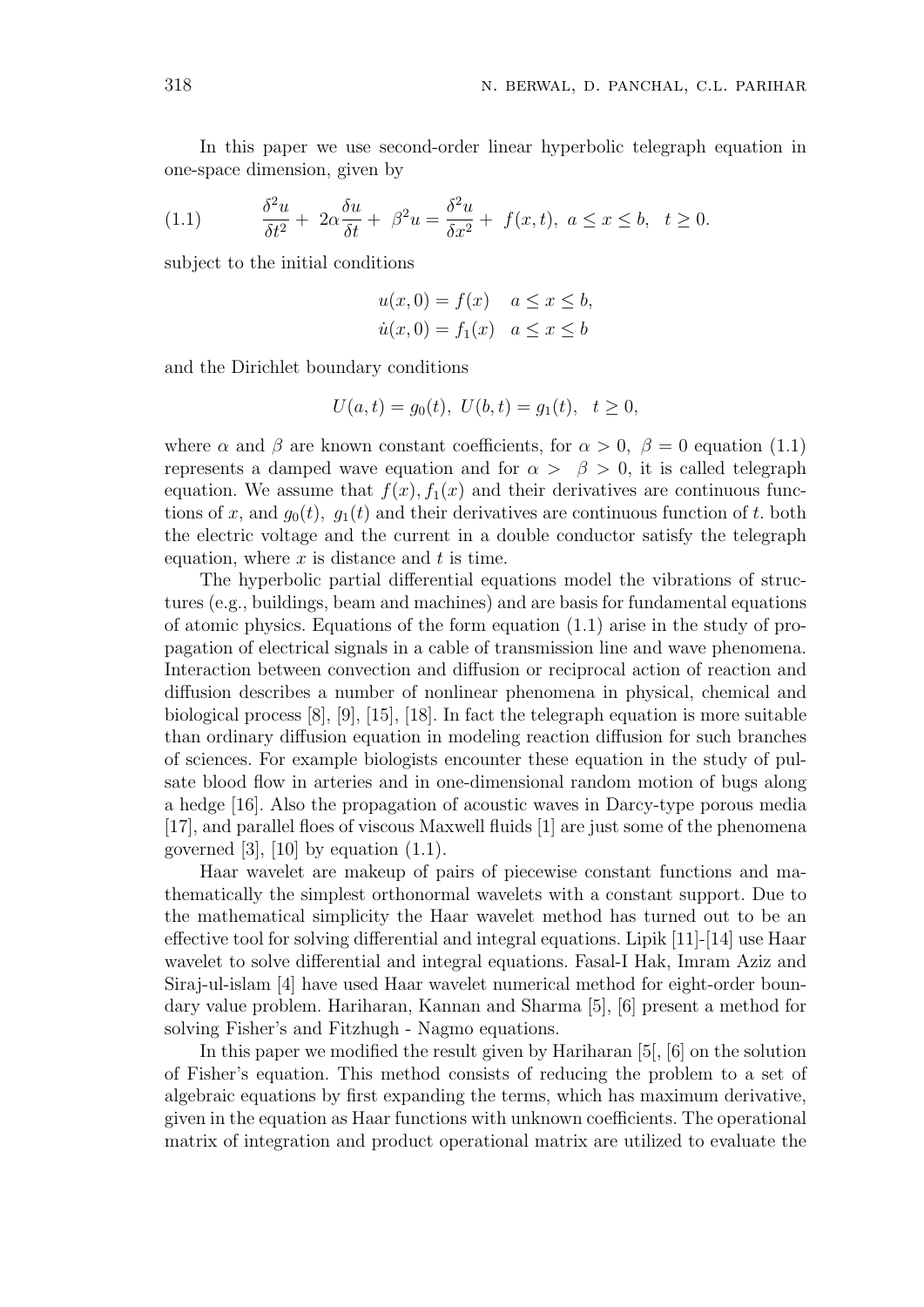coefficients of the Haar functions. Since the differentiation of the Haar wavelet results into impulse functions, this approach is avoided and instead, method of integration is preferred. One main advantage of this method is that, we don't need to solve it manually it is fully computer supported.

# **2. Haar wavelet**

Haar functions have been used from 1910 when they were introduced by the Hungarian mathematician Alfred Haar [7]. Haar wavelets are the simplest wavelets among various types of wavelets. They are step functions on the real line that can take only three values 1, -1 and 0. Haar wavelets, like the well-known Walsh functions, form an orthogonal and complete set of functions representing discretized functions and piecewise constant functions.

Haar wavelet is defined for  $x \in [0, 1]$ 

(2.1) 
$$
\psi(x) = \begin{cases} 1 & 0 \le x < \frac{1}{2} \\ -1 & \frac{1}{2} \le x \le 1 \\ 0 & \text{otherwise} \end{cases}
$$

Haar wavelet family for  $x \in [0, 1]$  is defined as

(2.2) 
$$
h_i(x) = \begin{cases} 1 & \text{for } x \in [\eta_1, \eta_2) \\ -1 & \text{for } x \in [\eta_2, \eta_3) \\ 0 & \text{otherwise} \end{cases}
$$

where  $\eta_1$  = *K*  $\frac{1}{m}$ ,  $\eta_2$  =  $K + 0.5$  $\frac{1}{m}$ ,  $\eta_3$  =  $K + 1$ *m* . The integer  $m = 2^j$   $(j = 0, 1, ..., J)$ indicates the level of the wavelet;  $k = 0, 1, ..., m-1$  is the translation parameter. The maximal level of relation is *J*. The index *i* is calculated according to the formula  $i = m + k + 1$ ; In the case of minimal values  $m = 1, k = 0$ , we have  $i = 2$ . The maximum value of *i* is  $i = 2^{J+1} = M$  It is assume that the value  $i = 1$ corresponding to the scaling function for which  $h_1 = 1$  for  $x \in [0, 1]$ . The interval  $[A, B]$  will be divided into *M* subintervals, hence  $\Delta x = \frac{B - A}{A}$ *M* and the matrices are in the dimension of  $M \times M$ .

We introduce the following notations

(2.3) 
$$
p_{i,1}(x) = \int_0^x h_i(x) dx,
$$

(2.4) 
$$
p_{i,v}(x) = \int_0^x p_{i,v-1}(x) dx, \quad v = 2, 3, ...
$$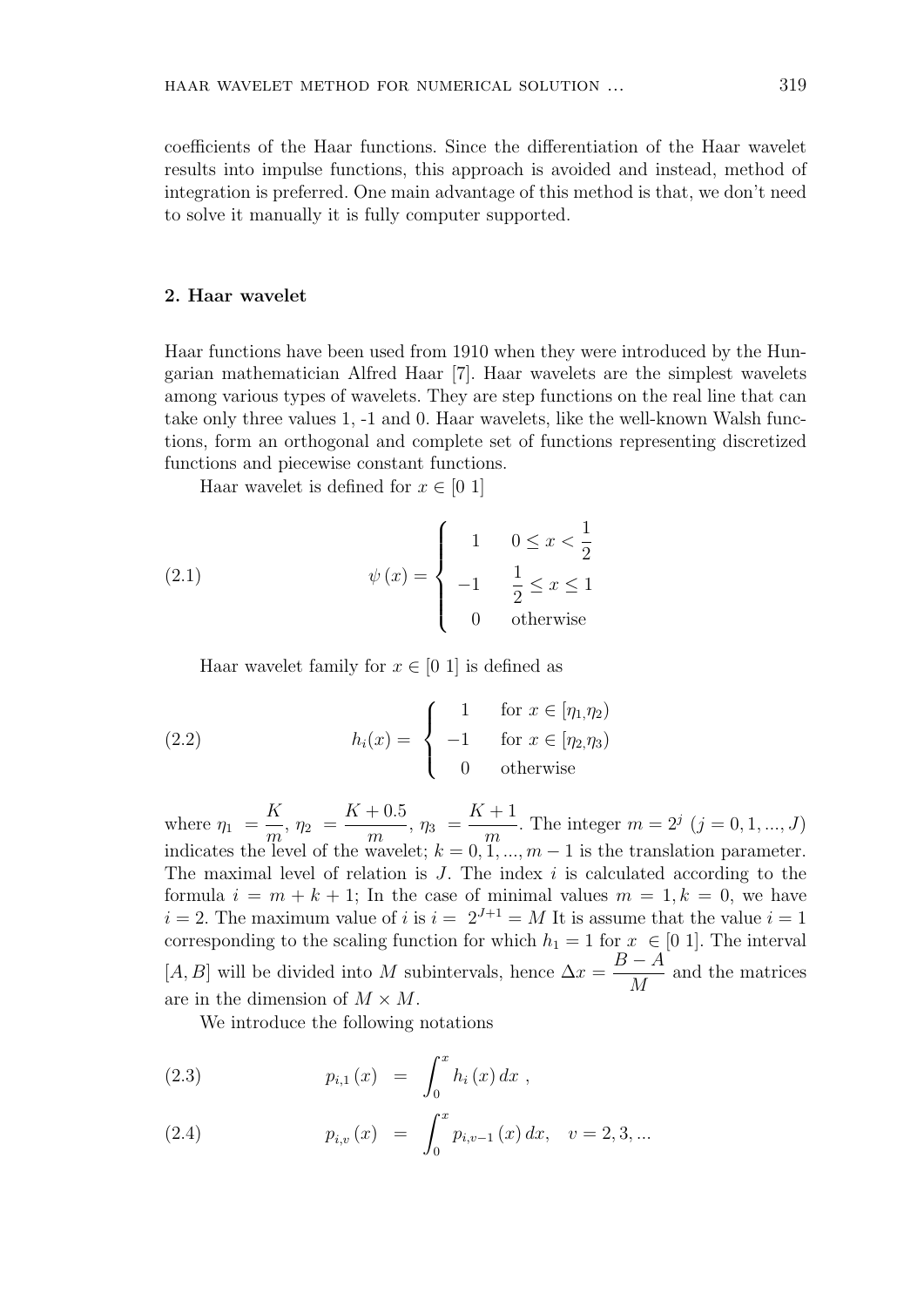These integrals can be evaluated by using equation (2.2) and the first two of them are given by

(2.5) 
$$
p_{i,1}(x) = \begin{cases} x - \eta_1 & \text{for } x \in [\eta_1, \eta_2) \\ \eta_3 - x & \text{for } x \in [\eta_2, \eta_3] \\ 0 & \text{elsewhere} \end{cases}
$$

(2.6) 
$$
p_{i,2}(x) = \begin{cases} \frac{1}{2}(x - \eta_1)^2 & \text{for } x \in [\eta_1, \eta_2), \\ \frac{1}{4m^2} - \frac{1}{2}(\eta_3 - x)^2 & \text{for } x \in [\eta_2, \eta_3), \\ \frac{1}{4m^2} & \text{for } x \in [\eta_3, 1], \\ 0 & \text{elsewhere.} \end{cases}
$$

Similarly, we can find other integrals  $p_{i,n}(x)$ ,  $n = 1, 2, ...$ 

### **3. Method for solving telegraph equation**

We consider telegraph equation (1.1) with the initial conditions  $u(x, 0) = f(x)$ ,  $u(x,0) = f_1(x), 0 < x < 1$  and the boundary conditions  $u(0,t) = g_0(t)$  and  $u(1,t) = g_1(t), t > 0.$ 

In terms of the Haar wavelet,  $\ddot{u}''(x,t)$  can be expanded as

(3.1) 
$$
\ddot{u}''(x, t) = \sum_{i=1}^{M} a_i h_i(x)
$$

where " $\ldots$ " and " $\ldots$ " means differentiation with respect to t and x, respectively, Haar wavelet coefficient is constant in the subinterval  $t \in [t_n, t_{n+1}]$ .

On twice integration of equation (3.1) with respect to  $t \overline{r}$  from  $t_n$  to  $t$  and with respect to *x* from 0 to *x*, the following equations are obtained

(3.2) 
$$
\dot{u}''(x,t) = (t - t_n) \sum_{i=1}^{M} a_i h_i(x) + \dot{u}''(x, t_n)
$$

(3.3) 
$$
u''(x,t) = \frac{1}{2} (t^2 - 2tt_n + t_n^2) \sum_{i=1}^{M} a_i h_i(x) + (t - t_n) u''(x, t_n) + u''(x, t_n)
$$

(3.4)  

$$
u'(x, t) = \frac{1}{2} (t^2 - 2 t t_n + t_n^2) \sum_{i=1}^{M} a_i P_{i,1}(x) + (t - t_n) \left[ \dot{u}'(x, t_n) - \dot{u}'(0, t_n) \right] + u'(x, t_n) - u'(0, t_n) + u'(0, t)
$$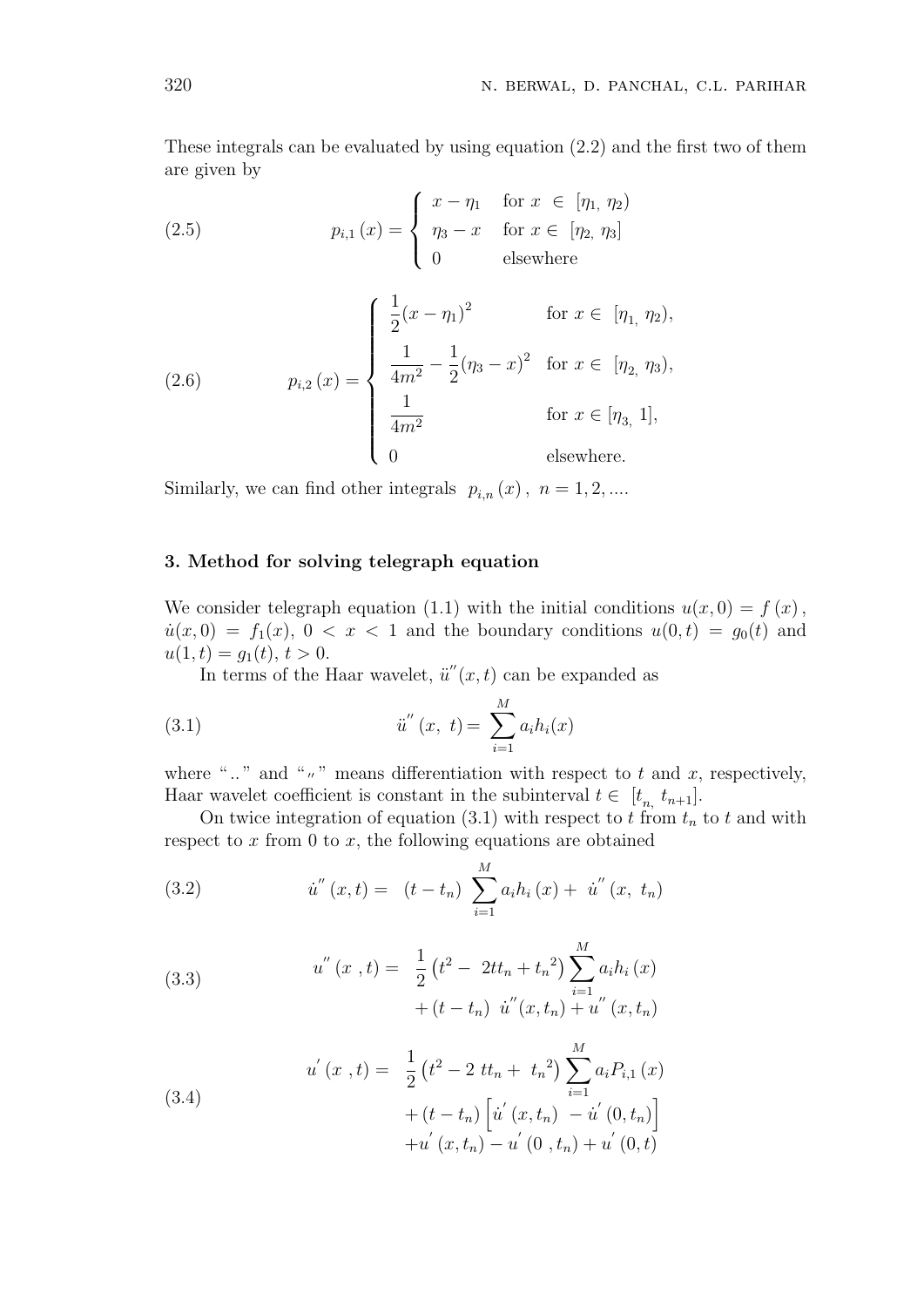(3.5)  
\n
$$
u(x,t) = \frac{1}{2} (t^2 - 2tt_n + t_n^2) \sum_{i=1}^M a_i P_{i,2}(x)
$$
\n
$$
+ (t - t_n) \left[ \dot{u}(x, t_n) - \dot{u}(0, t_n) - x\dot{u}'(0, t_n) \right] + u(x, t_n) - u(0, t_n)
$$
\n
$$
-x \left[ \dot{u}'(0, t_n) - \dot{u}'(0, t) \right] + u(0, t)
$$

(3.6) 
$$
\dot{u}(x,t) = (t - t_n) \sum_{i=1}^{M} a_i P_{i,2}(x) + \left[ \dot{u}(x, t_n) - \dot{u}(0, t_n) - x\dot{u}'(0, t_n) \right] + x\dot{u}'(0, t) + \dot{u}(0, t)
$$

(3.7) 
$$
\ddot{u}(x,t) = \sum_{i=1}^{M} a_i P_{i,2}(x) + x \ddot{u}'(0,t) + \ddot{u}(0, t)
$$

From the initial and boundary conditions, we have the following equations as

$$
u(x, 0) = f(x), \t u(0, t) = g_0(t), \t u(1, t) = g_1(t),
$$
  

$$
u(0, t_n) = g_0(t_n), \t u(1, t_n) = g_1(t_n), \t \dot{u}(0, t_n) = g'_0(t_n),
$$
  

$$
\dot{u}(1, t_n) = g'_1(t_n), \t \ddot{u}(0, t_n) = g''_0(t_n), \t \ddot{u}(1, t_n) = g''_1(t_n).
$$

At  $x = 1$  in the formula (3.5) and (3.7) and by using condition, we have

(3.8)  

$$
u^{'}(0,t) - u^{'}(0,t_{n}) = -\frac{1}{2} (t^{2} - 2tt_{n} + t_{n}^{2}) \sum_{i=1}^{M} a_{i} P_{i,2} (1)
$$

$$
- (t - t_{n}) [g_{1}^{'}(t_{n}) - g_{0}^{'}(t_{n}) - u^{'}(0,t_{n})]
$$

$$
+ g_{1} (t) - g_{1} (t_{n}) + g_{0} (t_{n}) - g_{0} (t)
$$

(3.9) 
$$
\ddot{u}'(0,t) = -\sum_{i=1}^{M} a_i P_{i,2}(1) - g''_0(t) + g''_1(t)
$$

If equations  $(3.8)$  and  $(3.9)$  are substituted into equations  $(3.3)-(3.5)$  and the results are discriticised by assuming  $x \to x_l$ ,  $t \to t_{n+1}$ , we obtain

(3.10) 
$$
u''(x_l, t_{n+1}) = \frac{1}{2} (t_{n+1}^2 - 2t_{n+1}t_n + t_n^2) \sum_{i=1}^M a_i h_i(x_l) + (t_{n+1} - t_n) u''(x_l, t_n) + u''(x_l, t_n)
$$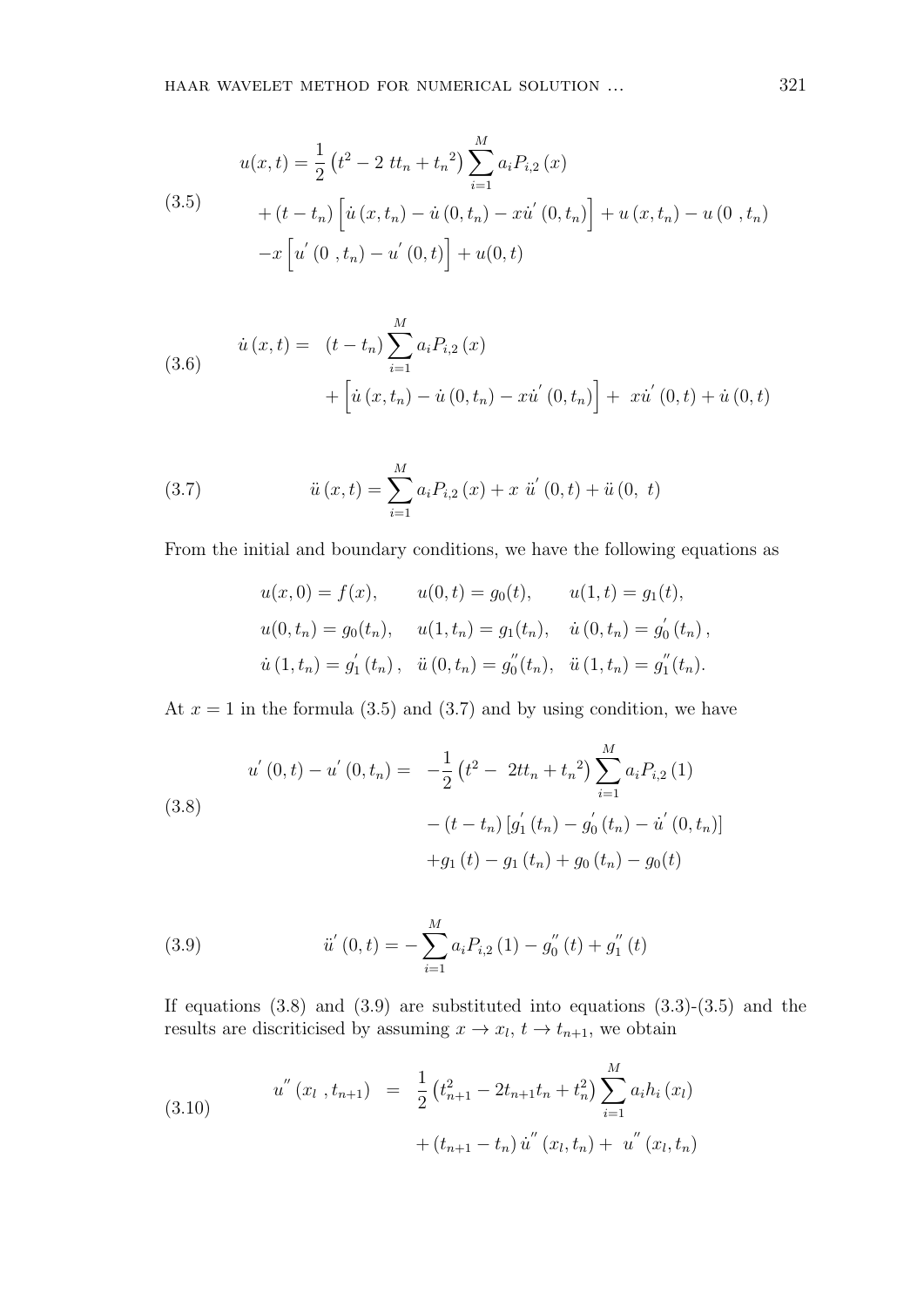$$
u'(x_l, t_{n+1}) = \frac{1}{2} (t_{n+1}^2 - 2t_{n+1}t_n + t_n^2) \sum_{i=1}^M a_i P_{i,1}(x_l)
$$
  
+  $(t_{n+1} - t_n) \dot{u}'(x_l, t_n)$   
(3.11)  
+  $u'(x_l, t_n) - \frac{1}{2} (t_{n+1}^2 - 2t_{n+1}t_n + t_n^2) \sum_{i=1}^M a_i P_{i,2}(1)$   
-  $(t_{n+1} - t_n) [g'_1(t_n) - g'_0(t_n)]$   
+  $g_1(t_{n+1}) - g_1(t_n) + g_0(t_n) - g_0(t_{n+1})$   
 $u(x_l, t_{n+1}) = \frac{1}{2} (t_{n+1}^2 - 2t_{n+1}t_n + t_n^2) \sum_{i=1}^M a_i P_{i,2}(x_l)$   
+  $(t_{n+1} - t_n) [\dot{u}(x_l, t_n) - \dot{u}(0, t_n)]$   
+  $u(x_l, t_n) - u(0, t_n)$   
 $- \frac{x_l}{2} (t_{n+1}^2 - 2t_{n+1}t_n + t_n^2) \sum_{i=1}^M a_i P_{i,2}(1)$   
-  $x_l(t_{n+1} - t_n) [g'_1(t_n) - g'_0(t_n)]$   
-  $x_l[g_1(t_n) - g_0(t_n) + g_0(t_{n+1}) - g_1(t_{n+1})] + g_0(t_{n+1})$ 

$$
\dot{u}(x_l, t_{n+1}) = (t_{n+1} - t_n) \sum_{i=1}^M a_i P_{i,2}(x_l)
$$
  
+ 
$$
[\dot{u}(x_l, t_n) - \dot{u}(0, t_n)] -
$$
  

$$
x_l (t_{n+1} - t_n) \sum_{i=1}^M a_i P_{i,2}(1)
$$
  
-
$$
x_l [g'_1(t_n) - g'_0(t_n)] - x_l [g'_0(t_{n+1}) - g'_1(t_{n+1})] + g'_0(t_{n+1})
$$

(3.14) 
$$
\ddot{u}(x_l, t_{n+1}) = \sum_{i=1}^{M} a_i [P_{i,2}(x_l) - x_l P_{i,2}(1)] -x_l [g_0''(t_{n+1}) - g_1''(t_{n+1})] + g_0''(t_{n+1})
$$

From equation (2.6), we obtain

(3.15) 
$$
p_{i,2}(1) = \begin{cases} 0.5 & \text{if } i = 1 \\ \frac{1}{4m^2} & \text{if } i > 1 \end{cases}
$$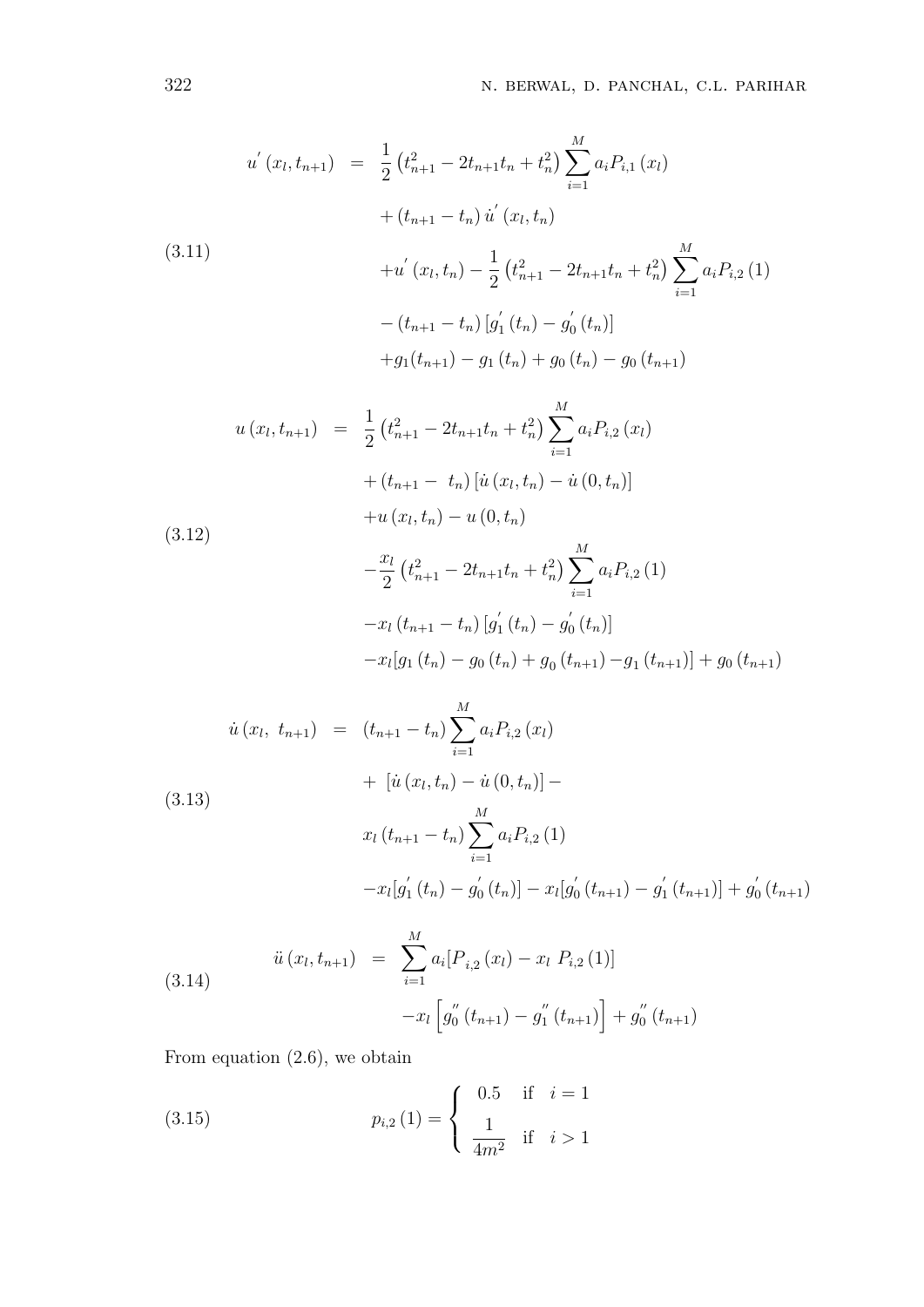#### **4. Numerical example**

**Example1.** Consider equation (1.1) with  $\alpha = 6, \beta = 2, 0 \le x \le 1$  and the following conditions:

$$
f(x) = \sin x,
$$
  
\n
$$
f_1(x) = 0,
$$
  
\n
$$
g_0(x) = 0,
$$
  
\n
$$
g_1(x) = \cos(t)\sin(1),
$$
  
\n
$$
f(x,t) = -2\alpha\sin(t)\sin(x) + \beta^2\cos(t)\sin(x).
$$

The exact solution of this example is  $u(x,t) = \cos(t) \sin(x)$ .

After substituting values from equations  $(3.12)-(3.14)$  in equation  $(1.1)$  and using conditions, we have

$$
\sum_{i=1}^{M} a_i [P_{i,2}(x_l) - x_l P_{i,2}(1) + 12(t_{n+1} - t_n) P_{i,2}(x_l)
$$
  
\n
$$
-12x_l(t_{n+1} - t_n) P_{i,2}(1) + 2(t_{n+1}^2 - 2t_{n+1}t_n + t_n^2) P_{i,2}(x_l)
$$
  
\n(4.1) 
$$
-2x_l(t_{n+1}^2 - 2t_{n+1}t_n + t_n^2) P_{i,2}(1)]
$$
  
\n
$$
= -sinx_l - 12sintsinx_l + 4costsinx_l - 12x_lsint_n sin1 + 12sint_{n+1}sin1
$$
  
\n
$$
4u(x_l, t_n) - 4x_l(t_{n+1} - t_n)sint_n sin1 - 4x_l[cost_n sin1 - cost_{n+1}sin1]
$$
  
\n
$$
+ x_lcost_{n+1}sin1
$$

Equation (4.1) is the algebraic form of the telegraph equation (1.1). After solving these algebraic equations, we can compute the Haar coefficients  $a'_{i}$ s. Then, from equation  $(3.12)$ , we obtain the value of  $u$ , which is very near to the exact solution. This solution process is started with

$$
u(x_l, 0) = f(x_l)
$$
  
\n
$$
u'(x_l, 0) = f'(x_l)
$$
  
\n
$$
u''(x_l, 0) = f''(x_l)
$$

In all the results given in the following, *J* is taken as 3.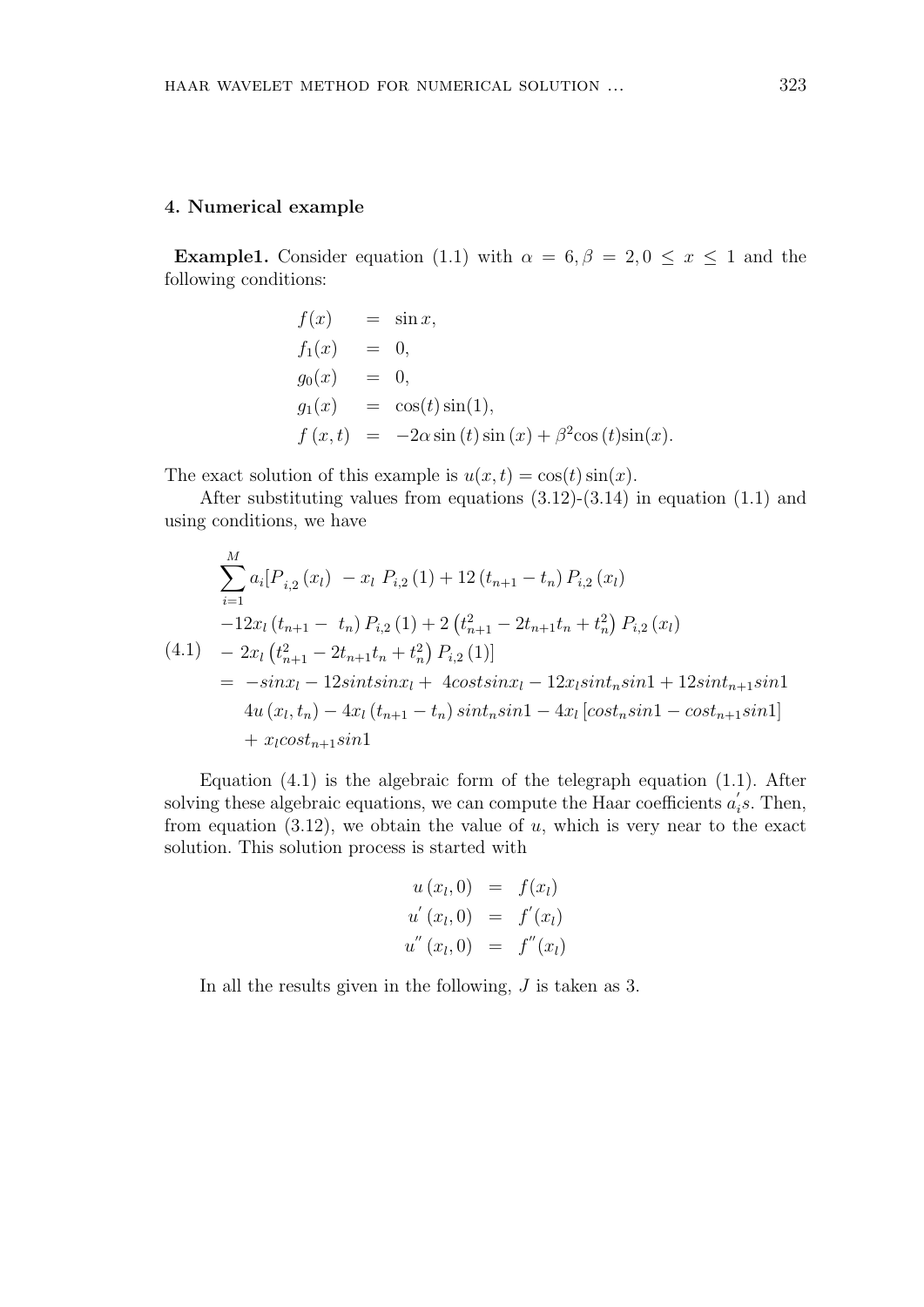| $\rm x$ /32    | At t= $0.1$ | At $t=0.2$   | At t= $0.3$   |
|----------------|-------------|--------------|---------------|
| 1              | 2.66106E-06 | 2.15080 E-04 | 4.271600 E-04 |
| 3              | 7.98322E-06 | 6.44370 E-04 | 1.279750 E-03 |
| 5              | 1.33055E-05 | 1.07105 E-03 | 2.127200 E-03 |
| $\overline{7}$ | 1.86280E-05 | 1.49340 E-03 | 2.966080 E-03 |
| 9              | 2.39509E-05 | 1.90969 E-03 | 3.793030 E-03 |
| 11             | 2.92741E-05 | 2.31826 E-03 | 4.604710 E-03 |
| 13             | 3.45979E-05 | 2.71743 E-03 | 5.397840 E-03 |
| 15             | 3.99222E-05 | 3.10559 E-03 | 6.169230 E-03 |
| 17             | 4.52472E-05 | 3.48116 E-03 | 6.915780 E-03 |
| 19             | 5.05729E-05 | 3.84261 E-03 | 7.634440 E-03 |
| 21             | 5.58994E-05 | 4.18847 E-03 | 8.322330 E-03 |
| 23             | 6.12269E-05 | 4.51733 E-03 | 8.976660 E-03 |
| 25             | 6.65553E-05 | 4.82783 E-03 | 9.594750 E-03 |
| 27             | 7.18847E-05 | 5.11872 E-03 | 1.017411 E-02 |
| 29             | 7.72152E-05 | 5.38878 E-03 | 1.071237 E-02 |
| 31             | 8.25469E-05 | 5.63691 E-03 | 1.120731 E-02 |

**Table 1** The absolute error for different values of  $x \& t$  is

The plot of the numerical solution of  $u(x, t)$  at different value of  $t$  is shown in following figures  $(1)-(3)$ :



Figure-(1)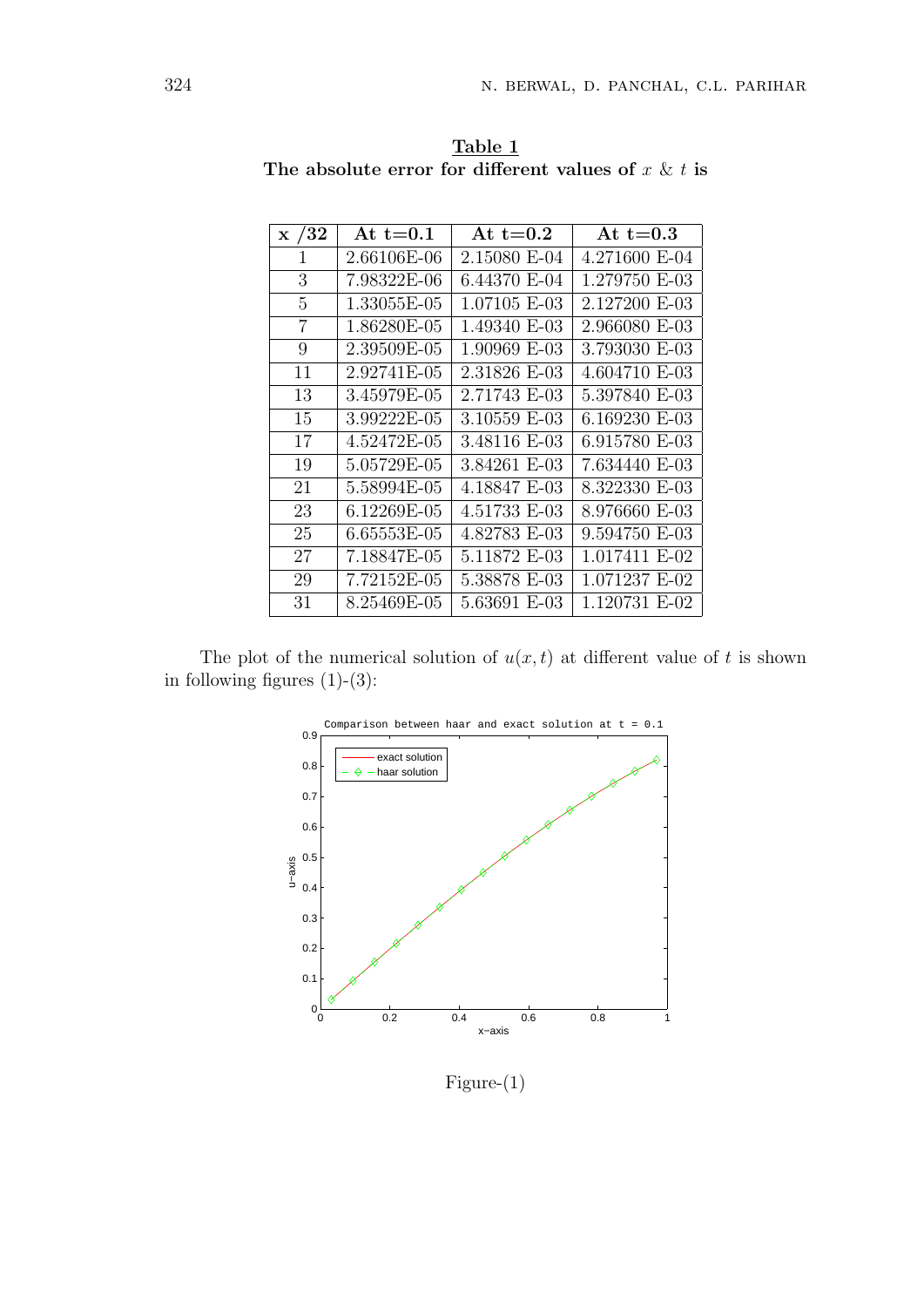



**Example 2.** Consider equation (1.1) with  $\alpha = 1$ ,  $\beta = 1$ ,  $0 \le x \le 1$  and the following conditions

```
f(x) = x^2,
f_1(x) = 1,g_0(x) = t,g_1(x) = 1 + t,f(x,t) = x^2 + t - 1.
```
The exact solution of this example is  $u(x,t) = x^2 + t$ .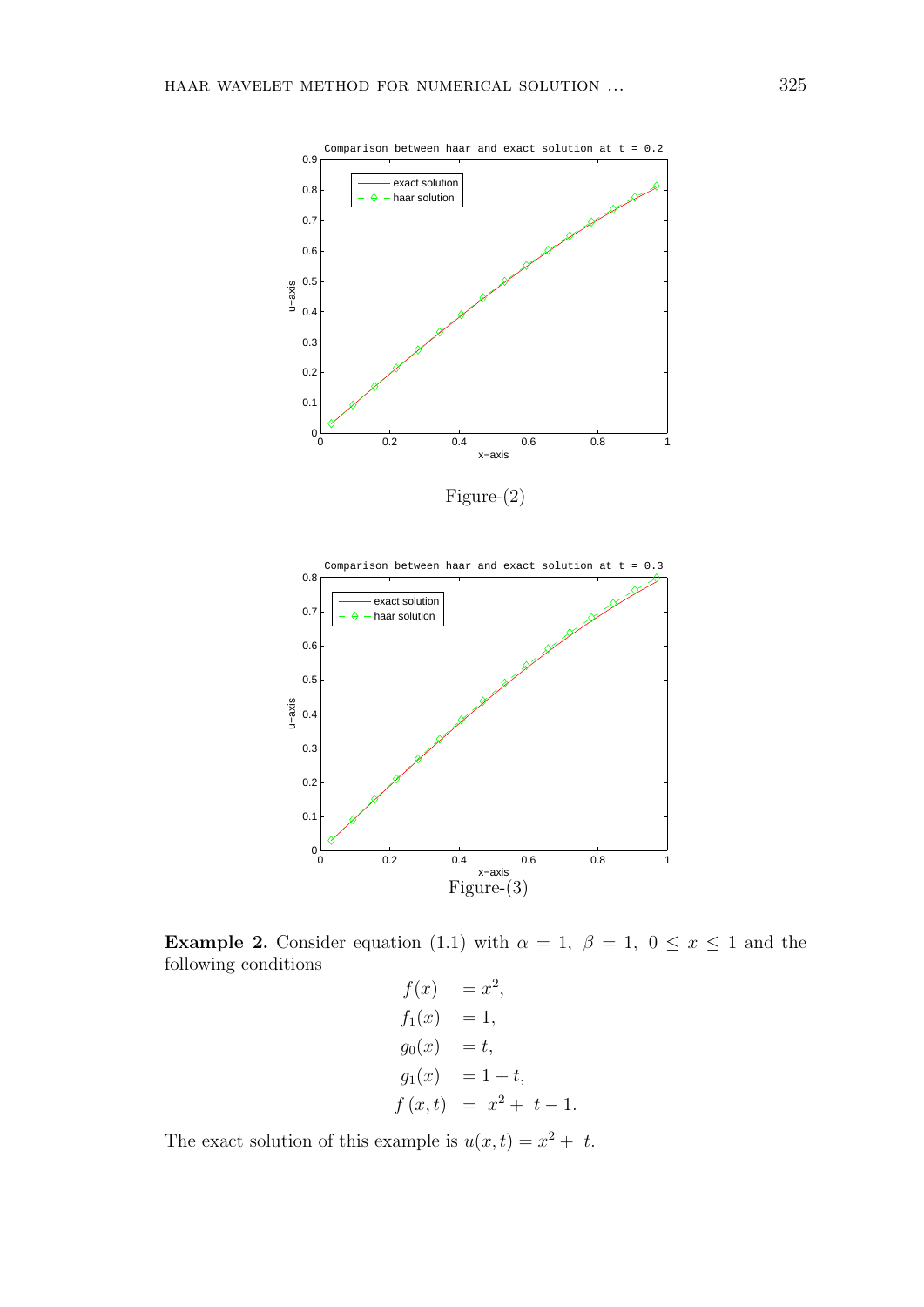| $\rm x$ /32 | At t= $0.1$   | At t= $0.2$   |
|-------------|---------------|---------------|
| 1           | 4.589840 E-04 | 9.135300 E-04 |
| 3           | 4.944960 E-04 | 9.490410 E-04 |
| 5           | 5.655180 E-04 | 1.020064 E-03 |
| 7           | 6.720530 E-04 | 1.126598 E-03 |
| 9           | 8.140980 E-04 | 1.268643 E-03 |
| 11          | 9.916550 E-04 | 1.446200 E-03 |
| 13          | 1.204723 E-03 | 1.659268 E-03 |
| 15          | 1.453303 E-03 | 1.907848 E-03 |
| 17          | 1.737393 E-03 | 2.191939 E-03 |
| 19          | 2.056996 E-03 | 2.511541 E-03 |
| 21          | 2.412109 E-03 | 2.866655 E-03 |
| 23          | 2.802734 E-03 | 3.257280 E-03 |
| 25          | 3.228871 E-03 | 3.683416 E-03 |
| 27          | 3.690518 E-03 | 4.145064 E-03 |
| 29          | 4.187678 E-03 | 4.642223 E-03 |
| 31          | 4.589840 E-04 | 9.135300 E-04 |

**Table 2** The absolute error for different values of  $x \& t$  is

The plot of the numerical solution of  $u(x, t)$  at different value of t is shown in following figures (4)  $\&$  (5) :



Figure-(4)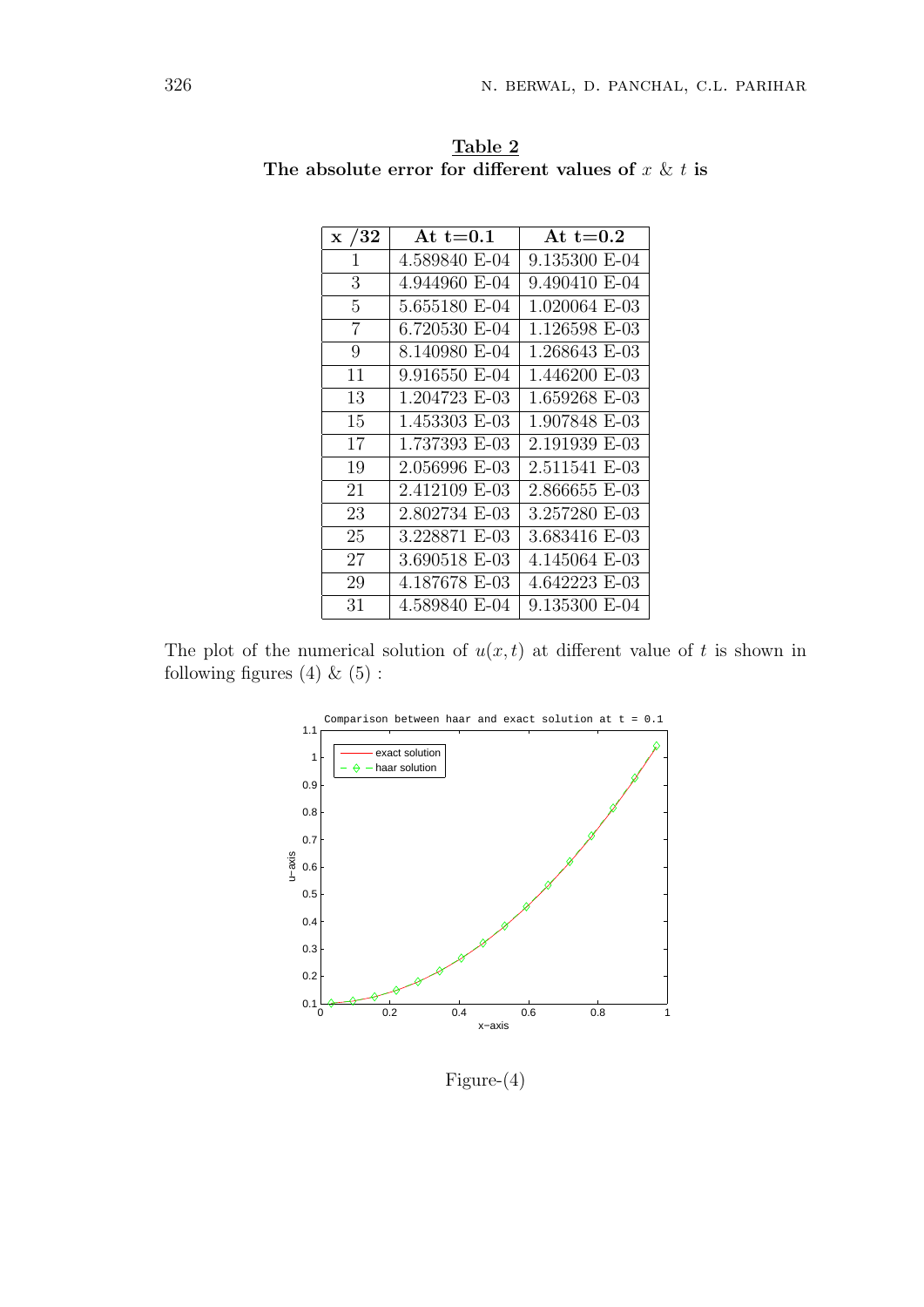

Figure-(5)

#### **Conclusion**

In this paper, Haar wavelet method is proposed for the numerical solution for the second-order hyperbolic telegraph equation. Approximate solution of the telegraph equation, obtain by Matlab, are compared with exact solution. This calculation demonstrates the accuracy of the Haar wavelet solution. The main advantage of this method is its simplicity and small computation costs, which is due to the sparcity of the transform matrices and to the small number of significant wavelet coefficient. It is worth mentioning that Haar solution provides excellent results even for small values of  $M (M = 16)$ . For larger values of  $M$ , we can obtain the results closer to the real values.

#### **References**

- [1] Bohme, G., *Non-Newtonian fluid mechanics*, North-Holland, New York, 1987.
- [2] Chen, C.F., Hsiao, C.H., *Haar wavelet method for solving lumped and distributed-parameter systems*, IEEE Proc., Pt.D, 144 (1) (1997), 87-94.
- [3] Evans D.J., Bulut, H., *The numerical solution of the telegraph equation by the alternating group explicit method*, Computer Mathematics, 80 (2003), 1289-1297.
- [4] Fazal-i Hak, Imran Aziz, Siraj-ul-islam, *A Haar wavelet Based Numerical Method for eight-order Boundary problems*, International Journal of Mathematical and computer Sciences 6:1 2010.